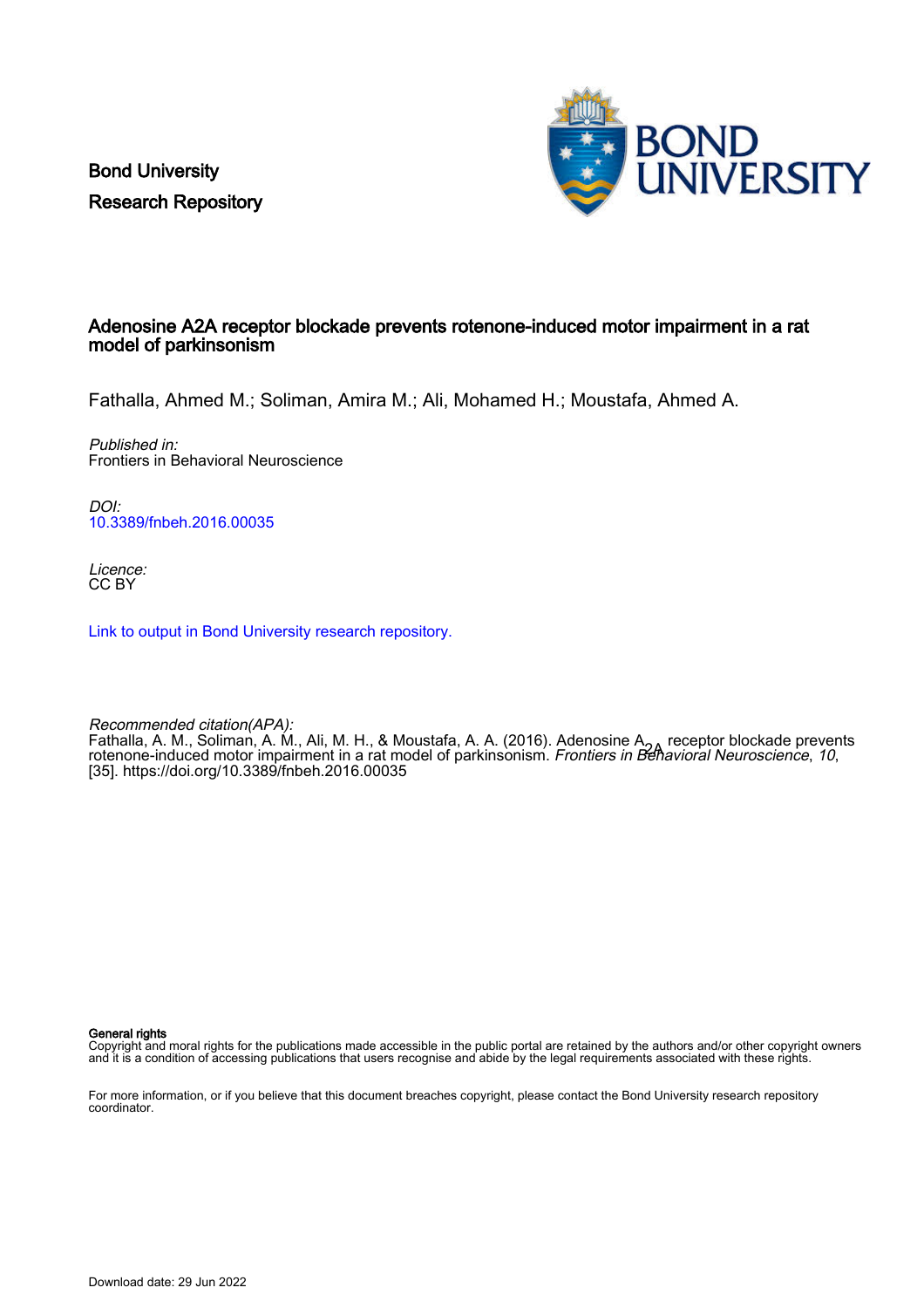



# Adenosine A2A [Receptor Blockade](http://journal.frontiersin.org/article/10.3389/fnbeh.2016.00035/abstract) [Prevents Rotenone-Induced Motor](http://journal.frontiersin.org/article/10.3389/fnbeh.2016.00035/abstract) [Impairment in a Rat Model of](http://journal.frontiersin.org/article/10.3389/fnbeh.2016.00035/abstract) [Parkinsonism](http://journal.frontiersin.org/article/10.3389/fnbeh.2016.00035/abstract)

Ahmed M. Fathalla<sup>1</sup>, Amira M. Soliman<sup>1</sup>, [Mohamed H. Ali](http://loop.frontiersin.org/people/291000/overview)<sup>2</sup> and [Ahmed A. Moustafa](http://loop.frontiersin.org/people/15417/overview)<sup>3,4</sup>\*

<sup>1</sup> Faculty of Medicine, Department of Pharmacology, Suez Canal University, Ismailia, Egypt, <sup>2</sup> Center for Aging and Associated Diseases, Zewail City of Science and Technology, Giza, Egypt, <sup>3</sup> Department of Veterans Affairs, New Jersey Health Care System, East Orange, NJ, USA, <sup>4</sup> School of Social Sciences and Psychology and Marcs Institute for Brain and Behaviour, Western Sydney University, Sydney, NSW, Australia

Pharmacological studies implicate the blockade of adenosine receptorsas an effective strategy for reducing Parkinson's disease (PD) symptoms. The objective of this study is to elucidate the possible protective effects of ZM241385 and 8-cyclopentyl-1, 3-dipropylxanthine, two selective  $A_{2A}$  and  $A_1$  receptor antagonists, on a rotenone rat model of PD. Rats were split into four groups: vehicle control (1 ml/kg/48 h), rotenone (1.5 mg/kg/48 h, s.c.), ZM241385 (3.3 mg/kg/day, i.p) and 8-cyclopentyl-1, 3-dipropylxanthine (5 mg/kg/day, i.p). After that, animals were subjected to behavioral (stride length and grid walking) and biochemical (measuring concentration of dopamine levels using high performance liquid chromatography, HPLC). In the rotenone group, rats displayed a reduced motor activity and disturbed movement coordination in the behavioral tests and a decreased dopamine concentration as foundby HPLC. The effect of rotenone was partially prevented in the ZM241385 group, but not with 8-cyclopentyl-1,3-dipropylxanthine administration. The administration of ZM241385 improved motor function and movement coordination (partial increase of stride length and partial decrease in the number of foot slips) and an increase in dopamine concentration in the rotenone-injected rats. However, the 8-cyclopentyl-1,3-dipropylxanthine and rotenone groups were not significantly different. These results indicate that selective  $A_{2A}$ receptor blockade by ZM241385, but not A<sup>1</sup> receptor blockadeby 8-cyclopentyl-1,3 dipropylxanthine, may treat PD motor symptoms. This reinforces the potential use of  $A_{2A}$ receptor antagonists as a treatment strategy for PD patients.

Keywords: Parkinson's disease, dopamine, grid walk, stride length, rotenone, adenosine receptors

# INTRODUCTION

Parkinson's disease (PD) is a progressive neurodegenerative disorder characterized by motor dysfunction [\(Kramberger et al., 2010\)](#page-5-0). The loss of dopaminergic (DA) neurons is responsible for the development of PD motor symptoms [\(Liu, 2006\)](#page-5-1). DA therapies, such as L-DOPA and dopamine agonists, either have a short half-life or may induce psychiatric side effects

#### **OPEN ACCESS**

#### Edited by:

Nuno Sousa, University of Minho, Portugal

#### Reviewed by:

Gregg Stanwood, Florida State University, USA Rodrigo A. Cunha, University of Coimbra, Portugal

\*Correspondence: Ahmed A. Moustafa [a.moustafa@westernsydney.edu.au](mailto:a.moustafa@westernsydney.edu.au)

> Received: 05 November 2015 Accepted: 15 February 2016 Published: 29 February 2016

#### Citation:

Fathalla AM, Soliman AM, Ali MH and Moustafa AA (2016) Adenosine  $A_{2A}$ Receptor Blockade Prevents Rotenone-Induced Motor Impairment in a Rat Model of Parkinsonism. Front. Behav. Neurosci. 10:35. [doi: 10.3389/fnbeh.2016.00035](http://dx.doi.org/10.3389/fnbeh.2016.00035)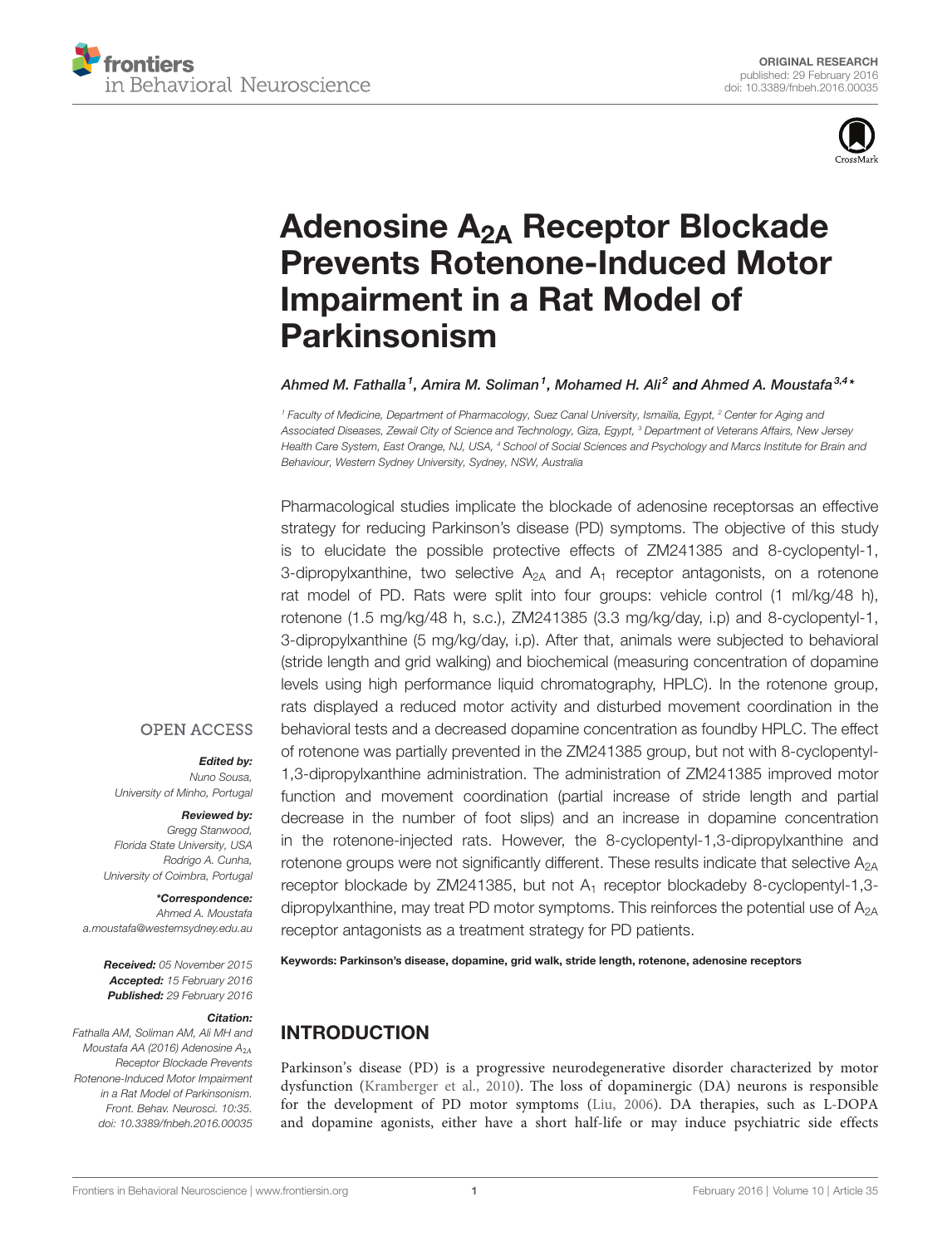[\(Olanow et al.,](#page-5-2) [2004;](#page-5-2) [Moustafa et al.,](#page-5-3) [2014\)](#page-5-3). These issues raise the urgent need for an alternative form of therapeutic intervention.

Rotenone is a neurotoxin that replicates most of PD motor symptoms and leads toa loss of nigrostriatal DA neurons [\(Thiffault et al.,](#page-5-4) [2000;](#page-5-4) [von Wrangel et al.,](#page-5-5) [2015\)](#page-5-5). In this study, we used a rotenone model, as done in prior studies [\(Zaitone et al.,](#page-5-6) [2012;](#page-5-6) [Samim et al.,](#page-5-7) [2014\)](#page-5-7).

Adenosine is a neuromodulator in the striatum [\(Schiffmann](#page-5-8) [et al.,](#page-5-8) [2007\)](#page-5-8), acting through four subtypes of G-protein coupled receptors,  $A_1$ ,  $A_{2A}$ ,  $A_{2B}$  and  $A_3$  receptors [\(Fredholm,](#page-5-9) [2010\)](#page-5-9).  $A_{2A}$ receptors are co-localized with dopamine  $D_2$  receptors inthe indirect pathway of the basal ganglia [\(Morelli et al.,](#page-5-10) [2007\)](#page-5-10). The blocking of  $A_{2A}$  receptors causes locomotor activation by lowering the inhibitory function of the indirect pathway of the basal ganglia, which is similar to the effects of blocking dopamine D<sup>2</sup> receptors activation [\(Jenner,](#page-5-11) [2014;](#page-5-11) [Pinna et al.,](#page-5-12) [2014\)](#page-5-12). Thus, adenosine A2A receptor antagonists are considered a promising strategy to treat PD [\(Schwarzschild et al.,](#page-5-13) [2006;](#page-5-13) [Pinna et al.,](#page-5-12) [2014\)](#page-5-12).

The adenosine  $A_1$  receptors are localized in the striatum presynaptically of dopamine axon terminals where they inhibit dopamine release [\(Borycz et al.,](#page-4-0) [2007\)](#page-4-0). ZM241385(4- (2-[7-amino-2-(2-furyl)[1,2,4]-triazolo[2,3-a][1,3,5]triazin-5-yl amino]ethyl) phenol) is an antagonist with high affinity at the adenosine A<sub>2A</sub> receptor subtype in the brain [\(Cunha et al.,](#page-4-1) [1997\)](#page-4-1).

In this study, we test the protective effects of 8-cyclopentyl-1,3-dipropylxanthine as a selective A<sup>1</sup> receptor antagonist and ZM241385 as a selective  $A_{2A}$  receptor antagonist in a rat model of PD induced by rotenone.

# MATERIALS AND METHODS

## Animals

Thirty two adult male albino rats weighing  $200 \pm 20$  g were used for the current study. Animals were purchased from the National Research Center for Experimental Animals, Cairo, Egypt. Animals were housed under standardized conditions away from any stressful stimuli with normal day/night cycle, 25  $\pm$ 2 ◦C temperature, in plastic polyethelyne cages with free access to food and water and were permitted for acclimatization for 1 week before starting the study. The behavioral tests were conducted after rotenone injections at 4 p.m. to minimize circadian influence on behavior. All experimental protocols were approved by the Institutional Animal Care and Use Committee at Suez Canal University. All efforts were exerted to reduce animal suffering and to minimize the number of animals used.

# **Drugs**

ZM241385 and 8-cyclopentyl-1,3-dipropylxanthine (DPCPX) were purchased from Sigma-Aldrich (St. Louis, MO, USA) and dissolved in saline solution [\(Chen et al.,](#page-4-2) [2001\)](#page-4-2). ZM241385 or DPCPX were administered intraperitoneally (IP) at a dose of 3.3 or 5 mg/kg/day, respectively, for 12 consecutive days in a volume of 1 ml/kg [\(Chen et al.,](#page-4-2) [2001\)](#page-4-2).

Rotenone was purchased from Sigma-Aldrich (St. Louis, MO, USA) and dissolved in 1:1 (v/v) dimethylsulfoxide (DMSO) and polyethyleneglycol (PEG-300; [Thiffault et al.,](#page-5-4) [2000\)](#page-5-4). Rats received six subcutaneous injections of rotenone (1.5 mg/kg/48 h, s.c.) in a volume of 1 ml/kg. The rotenone-treated animals showed signs of akinesia and rigidity starting from the third injection [\(Thiffault et al.,](#page-5-4) [2000\)](#page-5-4).

ZM241385 and 8-cyclopentyl-1,3-dipropylxanthine (DPCPX) were purchased from Sigma-Aldrich (St. Louis, MO, USA) and dissolved in a saline solution [\(Chen et al.,](#page-4-2) [2001\)](#page-4-2). ZM241385 or DPCPX were administered IP at a dose of 3.3 or 5 mg/kg/day, respectively, for 12 consecutive days in a volume of 1 ml/kg [\(Chen et al.,](#page-4-2) [2001\)](#page-4-2).

# Study Design

Rats were randomly divided into four groups, each has eight animals: (a) (vehicle-control group): rats received six intraperitoneal injections of the vehicle in a volume of 1 ml/kg; (b) (rotenone group): rats received subcutaneous rotenone (1.5 mg/kg/48 h) and received normal saline in a volume of 1 ml/kg daily for 12 days; (c) (ZM241385-treated group): 10 min before rotenone injection, rats received daily doses of intraperitoneal ZM241385 at a dose of 3.3 mg/kg daily for 12 days; and (d) (8-cyclopentyl-1,3-dipropylxanthine-treated group): 10 min before rotenone injection, rats received daily doses of intraperitoneal 8-cyclopentyl-1,3-dipropylxanthine at a dose of 5 mg/kg daily for 12 days.

# Tasks and Functional Assessment

Rats were screened for motor impairment using the stride length and grid walking tests.

## Stride Length Quantitative Gait Analysis Test

[\(Fernagut et al.,](#page-5-14) [2002\)](#page-5-14)

Rats were habituated to the apparatus for 3 days before the beginning of the experiment. The apparatus was composed of an open field (60  $\times$  60  $\times$  40 cm) illuminated by a light, in which a runway (4.5 cm wide, 42 cm long, borders 12 cm height) was prepared to lead out into a dark wooden box (20  $\times$  17  $\times$  10 cm). Stride length was measured by wetting animal fore- and then hind-paws with black ink; animals were then allowed to trot on a paper strip (4.5 cm wide, 40 cm long) down the brightly lit runway towards the dark goal box. First, the length of the forelimb stride was measured in all animals, followed by the hind-limbs on a new strip of paper, directly after drying of the forelimb inked paws. The manual measurement of stride length was performed as the distance between two paw-prints. The mean of the longest three of the measured stride length (corresponding to maximal velocity) were measured in each run. We excluded paw-prints made at the beginning (7 cm) and the end (7 cm) of the run due to velocity changes. Any runs in which the rats stopped or made an obvious decelerations observed by the experimenter were excluded from analysis.

## Grid Walking Test [\(Menet et al.,](#page-5-15) [2003\)](#page-5-15)

This test assesses the ability of accurate placing the forepaws during spontaneous exploration of an elevated grid by calculating the frequency of failure to accurately hold the rungs. Here, rats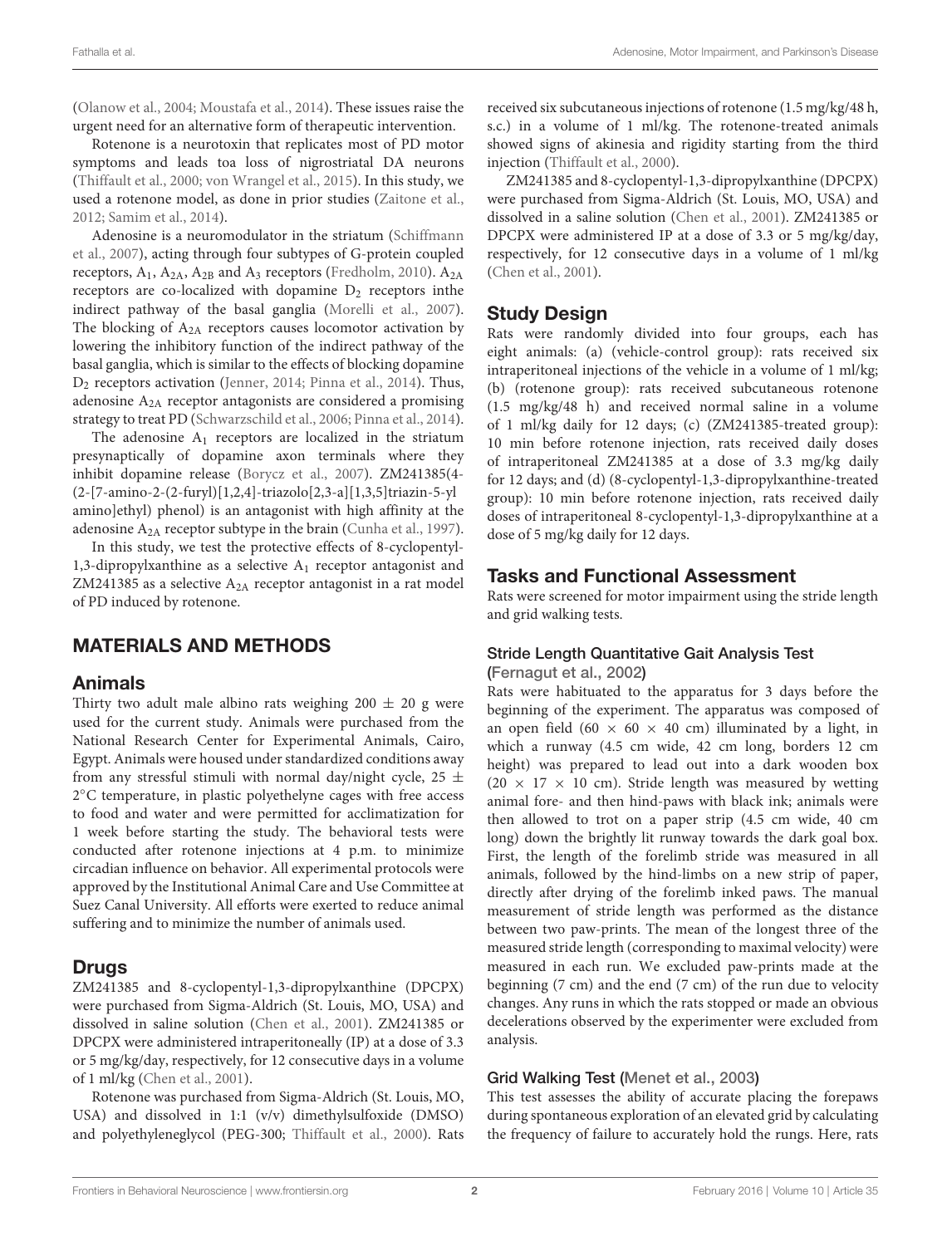were placed on a wire grid (330 mm in diameter with  $15 \times 15$  mm grid squares) and allowed to freely move for 3 min. The rats were videotaped and subsequently an experimenter blinded to the treatment group scored the number of foot slips in the first 50 steps, with the left and right fore- and hind-paws. A foot slip was recorded either when the paw completely fails to hold a rung, thus the limb dropped in between the rungs, or when the paw was accurately placed on the rung but fell during weight bearing. No pre-training of animals was required but they were put on the grid twice prior to injection for habituation and to obtain baseline scores.

# Brain Tissue Preparation for Measuring Dopamine Levels in the Midbrain

At 4 p.m. of the following day (24 h after the last assessment of motor performance), rats were anesthetized by injection of thiopental sodium (30 mg/kg, intraperitoneal; [Flecknell,](#page-5-16) [1993\)](#page-5-16) and sacrificed by decapitation. Their brains were quickly dissected, the midbrain was surgically dissected and washed with ice-cold saline, and then weighed and rapidly frozen (−80◦C of liquid nitrogen) until used for determination of dopamine by high performance liquid chromatography (HPLC) according to the method of [Hussein et al.](#page-5-17) [\(2012\)](#page-5-17). Frozen tissues were cut into small pieces and homogenized in phosphate buffer (pH 7.4), then centrifuged at 4000 rpm for 15 min at 4◦C to spin down tissue fragments, nuclei and mitochondria. The supernatant was removed and filtered through a 0.2 micrometer teflon syringe filter for HPLC analysis. The measurement of dopamine levels was carried out by using a HPLC system, Agilent technologies 1100 series, equipped with an aquaternary pump (Quat pump, G131A model). The separation of dopamine was carried out



<span id="page-3-0"></span>FIGURE 1 | Stride length test in the experimental groups. The figure shows forelimbs and hindlimbs stride length (cm) in the experimental groups. Rotenone induced a significant difference in the mean stride length between the forelimbs and hindlimbs, while ZM241385 improved it significantly and 8-cyclopentyl-1,3-dipropylxanthine did not improve it compared to the rotenone group. Data were expressed as mean  $\pm$  SE, analyzed using one way analysis of variance (ANOVA) followed by Bonferroni post hoc test,  $n = 8$ . \*p < 0.05 compared to the vehicle-control group,  $p \leq 0.05$  compared to rotenone group,  $p$  < 0.05 compared to the ZM241385-treated group.

by means of ODS-reverse-phase column (c18,  $25 \times 0.46$  cm i.d. 5  $\mu$ m). The mobile phase consists of 50 mM potassium phosphate buffer/methanol 97/3 (v/v), pH 3.5 and was delivered at flow rate of 1.5 ml/min. The substrates were detected by UV at 270 nm. The injection volume was 20 microliter. Serial dilutions of dopamine HPLC standard were injected, followed by a determination of their peak areas. A linear standard curve was drawn by plotting peak areas vs. the corresponding concentrations. The concentration of samples was obtained from [Hussein et al.](#page-5-17) [\(2012\)](#page-5-17).

# Statistical Analysis

Data were expressed as mean  $\pm$  SEM and analyzed using the statistical package of social sciences (SPSS program, version 17, SPSS Inc., Chicago, IL, USA). The assessment of difference of mean values among groups was conducted using one-way analysis of variance (ANOVA) followed by Bonferroni's multiple comparisons test.  $p < 0.05$  was considered significant.

# RESULTS

# Behavioral Results

## Stride Length Quantitative Gait Analysis Test

Systemic administration of rotenone (1.5 mg/kg, s.c. every other day, 6 doses) produced a significant difference between the stride length of forelimbs and hindlimbs starting from the third injection (**[Figure 1](#page-3-0)**,  $p < 0.05$ ). After the last injection, the mean of longest three of the measured stride was  $(6.47 \pm 0.213 \text{ cm})$  in the in the rotenone group and  $(8.97 \pm 0.60 \text{ cm})$  in the vehiclecontrol group. Compared to rotenone, ZM241385 significantly increased the stride length of forelimbs and hindlimbs of rats



<span id="page-3-1"></span>FIGURE 2 | Grid walking test in the experimental groups. Here, we show the number of foot slips in the experimental groups in the grid walking test. Rotenone induced higher foot slip errors compared to vehicle-control group starting from the third injection. The treatment with ZM241385 decreased the number of foot slip errors compared to the rotenone group. Data were expressed as mean  $\pm$  SE, analyzed using one way ANOVA followed by Bonferroni post hoc test.  $n = 8$ . \* $p < 0.05$  compared to vehicle-control group,  $^{#}p$  < 0.05 compared to rotenone group,  $^{\$}p$  < 0.05, compared to the ZM241385-treated group.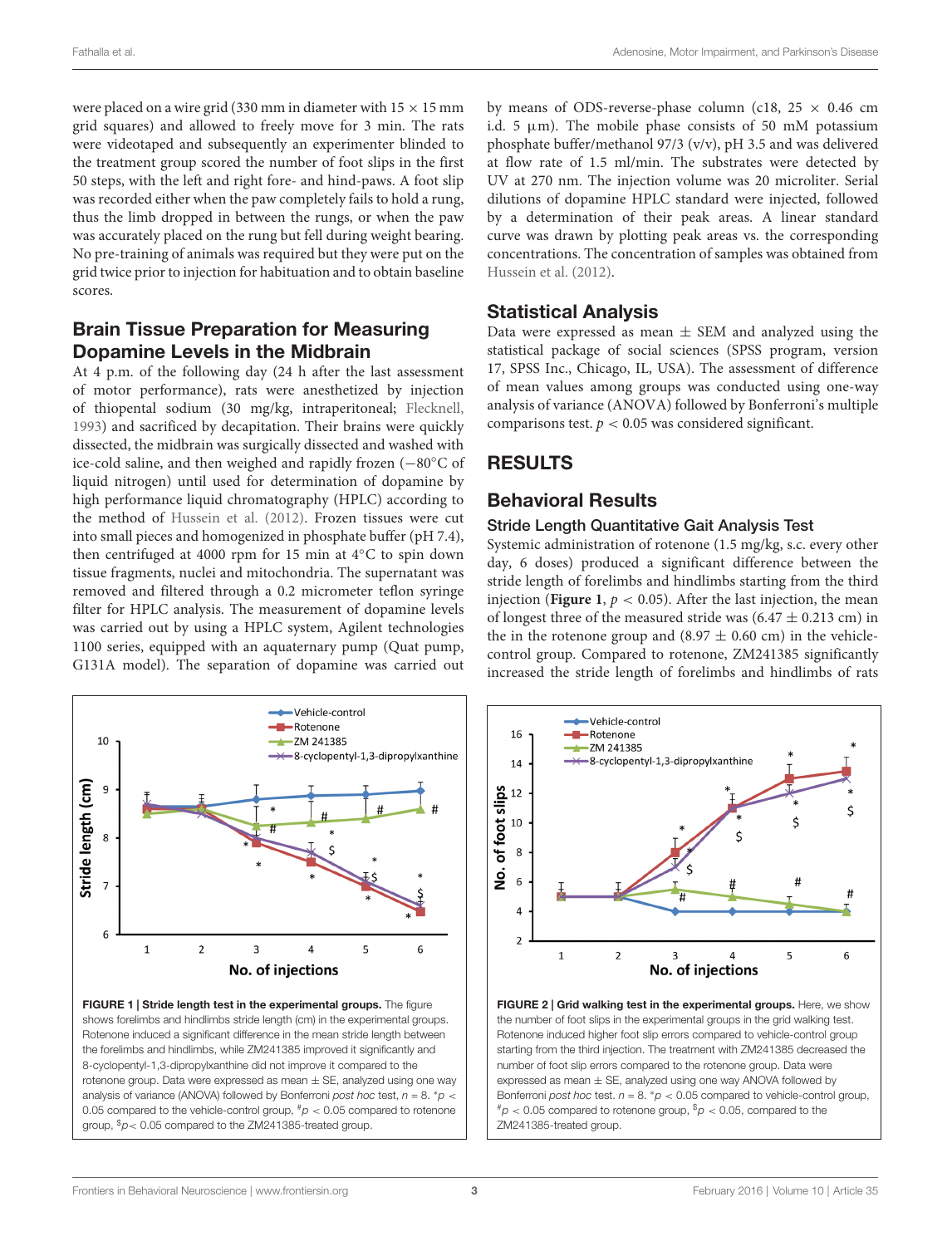

<span id="page-4-3"></span> $(8.6 \pm 0.41 \text{ cm}; \text{Figure 1}, p < 0.05)$  $(8.6 \pm 0.41 \text{ cm}; \text{Figure 1}, p < 0.05)$  $(8.6 \pm 0.41 \text{ cm}; \text{Figure 1}, p < 0.05)$ , whereas 8-cyclopentyl-1,3dipropylxanthine was devoid of effects (6.6 ± 0.17 cm; **[Figure 1](#page-3-0)**,  $p > 0.05$ ).

#### Grid Walking Test

The number of foot slips in the first 50 steps was measured. In the present study, grid walking test was performed after each injection with either vehicle (group 1) or rotenone (groups 2, 3 and 4). when compared to the vehicle-control group  $(4 \pm 0.001)$ , rotenone significantly  $(p < 0.05)$  increased the number of foot slips beginning from the third injection (13.5  $\pm$ 0.95) throughout the study. Compared to the rotenone group, ZM241385 decreased in a sustained and significant manner the number of foot slips ( $4 \pm 0.5$  at third injection), whereas DPCPX was devoid of effects (13  $\pm$  0.57 at third injection) compared to rotenone group (**[Figure 2](#page-3-1)**,  $p > 0.05$ ).

#### Dopamine Level Analysis Results

Dopamine levelsin the midbrain in the vehicle-control group were  $3.15 \pm 0.02 \,\mu$ g/g wet tissue and were significantly ( $p < 0.05$ ) reduced to 2.16  $\pm$  0.01 µg/g wet tissue by rotenone. ZM241385 significantly ( $p < 0.05$ ) attenuated the impact of rotenone on dopamine levels in the midbrain  $(2.87 \pm 0.02 \,\mu$ g/g wet tissue),

## **REFERENCES**

<span id="page-4-0"></span>Borycz, J., Pereira, M. F., Melani, A., Rodrigues, R. J., Köfalvi, A., Panlilio, L., et al. (2007). Differential glutamate-dependent and glutamate-independent adenosine A1 receptor-mediated modulation of dopamine release in different striatal compartments. J. Neurochem. 101, 355–363. doi: 10.1111/j.1471-4159. 2006.04386.x

whereas DPCPX was devoid of effects  $(2.2 \pm 0.081 \text{ µg/g} \text{ wet})$ tissue; **[Figure 3](#page-4-3)**,  $p > 0.05$ ).

## **DISCUSSION**

Our results demonstrate that rotenone-treated rats exhibited motor deficits in the stride length and grid walking tests, as described by others [\(Hisahara and Shimohama,](#page-5-18) [2010;](#page-5-18) [Li et al.,](#page-5-19) [2012;](#page-5-19) [von Wrangel et al.,](#page-5-5) [2015\)](#page-5-5), as well as lower dopamine levels in the midbrain [\(Höglinger et al.,](#page-5-20) [2003;](#page-5-20) [Sharma and Nehru,](#page-5-21) [2013\)](#page-5-21), supporting its validity as a PD model. Notably, the  $A_{2A}R$ antagonist ZM241385 attenuated all these alterations induced by rotenone, whereas the  $A_1$  receptor antagonist, DPCPX was devoid of effects. These findings, using a different animal model of PD and different behavioral tests of motor function, re-enforce the benefits afforded by  $A_{2A}$  receptor blockade in different tests and animal models of PD (reviewed in [Schwarzschild et al.,](#page-5-13) [2006;](#page-5-13) [Pinna et al.,](#page-5-12) [2014\)](#page-5-12), which are not mimicked by  $A_1$  receptor antagonists [\(Chen et al.,](#page-4-2) [2001\)](#page-4-2). This efficiency of  $A_{2A}$  receptors to control motor dysfunction in PD, probably result from the ability of  $A_{2A}R$  to control a series of concurrent processes, such as the release of glutamate from corticostriatal terminals that engage striatal circuits [\(Quiroz et al.,](#page-5-22) [2009\)](#page-5-22), the processing of information by medium spiny striatal neurons [\(Higley and](#page-5-23) [Sabatini,](#page-5-23) [2010;](#page-5-23) [Shen et al.,](#page-5-24) [2013\)](#page-5-24), the control microglia reactivity and neuroinflammation [\(Gyoneva et al.,](#page-5-25) [2014\)](#page-5-25) and the astrocytic support of neuronal function [\(Matos et al.,](#page-5-26) [2015\)](#page-5-26), the control the trophic support of DA terminal in the striatum [\(Gomes et al.,](#page-5-27) [2009\)](#page-5-27), the loss of nerve terminals and apoptosis of neurons [\(Silva](#page-5-28) [et al.,](#page-5-28) [2007\)](#page-5-28), as well as the aggregation of α-synuclein [\(Ferreira](#page-5-29) [et al.,](#page-5-29) [2015\)](#page-5-29).

Our study is not without limitations. First, future histopathological studies should investigate the effects of A2A receptors blockade on the levels of dopamine metabolites to confirm or disconfirm our findings. Second, additional experimental studies are needed to explore the possible preventive and curative molecular mechanisms of adenosine  $A_{2A}$  receptors antagonists. Also, additional long-term studies with a large sample size should be carried out for further assessment of the effects of long-term duration of adenosine A2A receptor antagonists on different PD models. Finally, as this is a pharmacological study, it is assumed that our results are related to adenosine antagonism, based on prior findings [\(Cunha et al.,](#page-4-1) [1997\)](#page-4-1).

#### AUTHOR CONTRIBUTIONS

Study was conducted by AMF and AMS. Writing was done by all co-authors.

- <span id="page-4-2"></span>Chen, J. F., Xu, K., Petzer, J. P., Staal, R., Xu, Y. H., Beilstein, M., et al. (2001). Neuroprotection by caffeine and A2A adenosine receptor inactivation in a model of Parkinson's disease. J. Neurosci. 21: RC143.
- <span id="page-4-1"></span>Cunha, R. A., Constantino, M. D., and Ribeiro, J. A. (1997). ZM241385 is an antagonist of the facilitatory responses produced by the A2A adenosine receptor agonists CGS21680 and HENECA in the rat